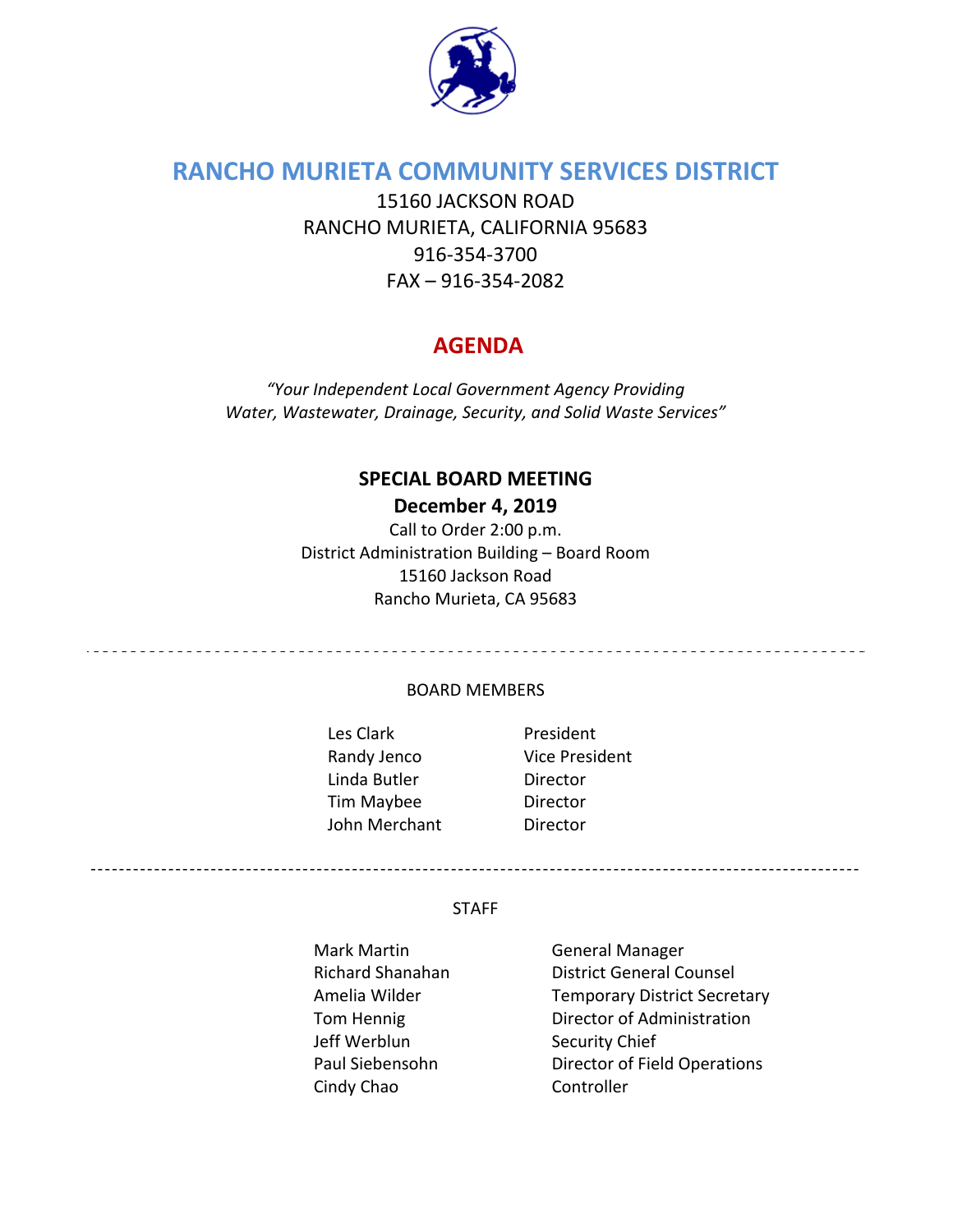# **RANCHO MURIETA COMMUNITY SERVICES DISTRICT**

# DECEMBER 4, 2019 SPECIAL BOARD MEETING

Call to Order 2:00 p.m.

**NOTICE IS HEREBY GIVEN** that the President of the Board of Directors of the Rancho Murieta Community Services District has called a Special Meeting of the Board to be held on December 4, 2019 at 2:00 p.m. at the Rancho Murieta Community Services District Board Room at 15160 Jackson Road, Rancho Murieta.

All persons present at District meetings will place their cellular devices in silent and/or vibrate mode (no ringing of any kind). During meetings, these devices will be used only for emergency purposes and, if used, the party called/calling will exit the meeting room for conversation. Other electronic and internet enabled devices are to be used in the "silent" mode. Under no circumstances will recording devices or problems associated with them be permitted to interrupt or delay District meetings.

## **AGENDA**

#### **1. CALL TO ORDER** ‐ Determination of Quorum – President Clark **(Roll Call)** 2:00

ESTIMATED RUNNING TIME

### **2. CONSIDER ADOPTION OF AGENDA** (Motion)

*The running times listed on this agenda are only estimates and may be discussed earlier or later* than shown. At the discretion of the Board, an item may be moved on the agenda and or taken out *of order.*

#### **3. COMMENTS FROM THE PUBLIC**

*For this Special Meeting, members of the public may ONLY comment on items specifically agendized. Members of the public wishing to address a specific agendized item are encouraged to offer their public comment during consideration of that item. With certain exceptions, the Board may not discuss or take action on items that are not on the agenda.*

If you wish to address the Board at the time of the agendized item, as a courtesy, please state your *name and address and reserve your comments to no more than 3 minutes so that others may be allowed to speak. (5 min.)* 

## **4. APPROVE REVISED DISTRICT SECRETARY JOB SPECIFICATION** (Discussion/Action) **(Motion) (Roll Call Vote)**

#### **5. DIRECTOR COMMENTS/SUGGESTIONS**

*In accordance with Government Code 54954.2(a), Directors and staff may make brief announcements or brief reports of their own activities. They may ask questions for clarification,* make a referral to staff or take action to have staff place a matter of business on a future agenda.

### **6. ADJOURNMENT** (Motion)

"In accordance with California Government Code Section 54957.5, any writing or document that is a public record, relates to an open session agenda item and is distributed less than 72 hours prior to a regular meeting, will be made available for public inspection in the District offices during normal business hours. If, however, the document is not distributed until the regular meeting to which it relates, then the document or writing will be made available to the public at the location of the meeting."